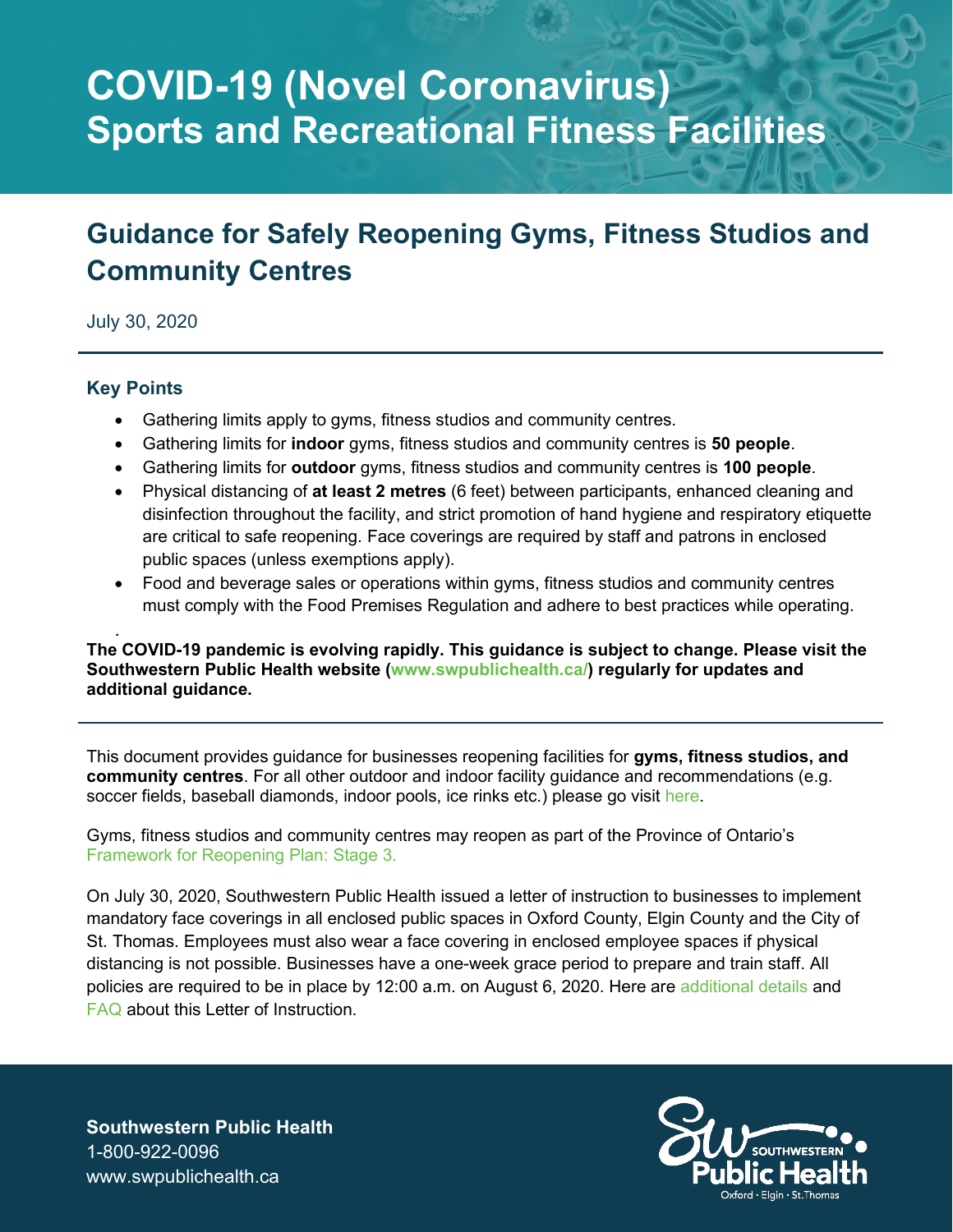#### **Gathering limits for gyms, fitness studios and community centres apply as follows:**

| Indoor gyms, fitness studios, community<br>centres  | 50 people  |
|-----------------------------------------------------|------------|
| Outdoor gyms, fitness studios, community<br>centres | 100 people |

These gathering limits apply to the entire facility. People at their place of work (e.g. fitness instructors, cleaners, front desk reception), **do not** count towards gathering limits. Indoor gathering limits apply to events that are fully or partially indoors. Indoor events and gatherings cannot be combined with an outdoor event or gathering to increase the applicable gathering size. If these gathering restrictions produce significant difficulties for your facility to operate, owners/operators are invited to visit [www.Ontario.ca/reopen](http://www.ontario.ca/reopen) to work with the province on a customized reopening plan.

Other key conditions for reopening include:

- All facilities are required to engineer their spaces, so individuals are able to maintain the required physical distancing of at least two metres (6 feet) between participants.
- A plan for enhanced cleaning and disinfection needs to be in place.
- A plan to promote and support excellent hand hygiene and respiratory etiquette to patrons needs to be in place (e.g., signage, availability of hand sanitizer).
- The wearing of face coverings by staff and patrons at all times. Face coverings may be temporarily removed when engaging in an activity where a face covering would inhibit the person's ability to breathe, such as during athletic, fitness or physical activity or any activity that would preclude its use (such as swimming).
- Steam rooms and saunas are not permitted to open at this time.

### **Staff Screening**

Before each shift, please actively [screen](https://www.canada.ca/en/government/publicservice/covid-19/prevention-preparedness.html) staff to identify if they:

- Have [symptoms](http://www.health.gov.on.ca/en/pro/programs/publichealth/coronavirus/docs/2019_reference_doc_symptoms.pdf) of COVID-19 such as fever, cough, or difficulty breathing.
- Have had contact with a confirmed case of COVID-19 in the past 14 days.
- Have been instructed by public health to self-isolate due to travel or contact history.

**Any staff that answers "yes" to any of these conditions should be sent home and advised to follow public health guidance.** Staff should be reminded to stay home if they are sick.

### **General Facility Considerations**

Facility ventilation systems should be both operational and appropriate for the activities practiced within.

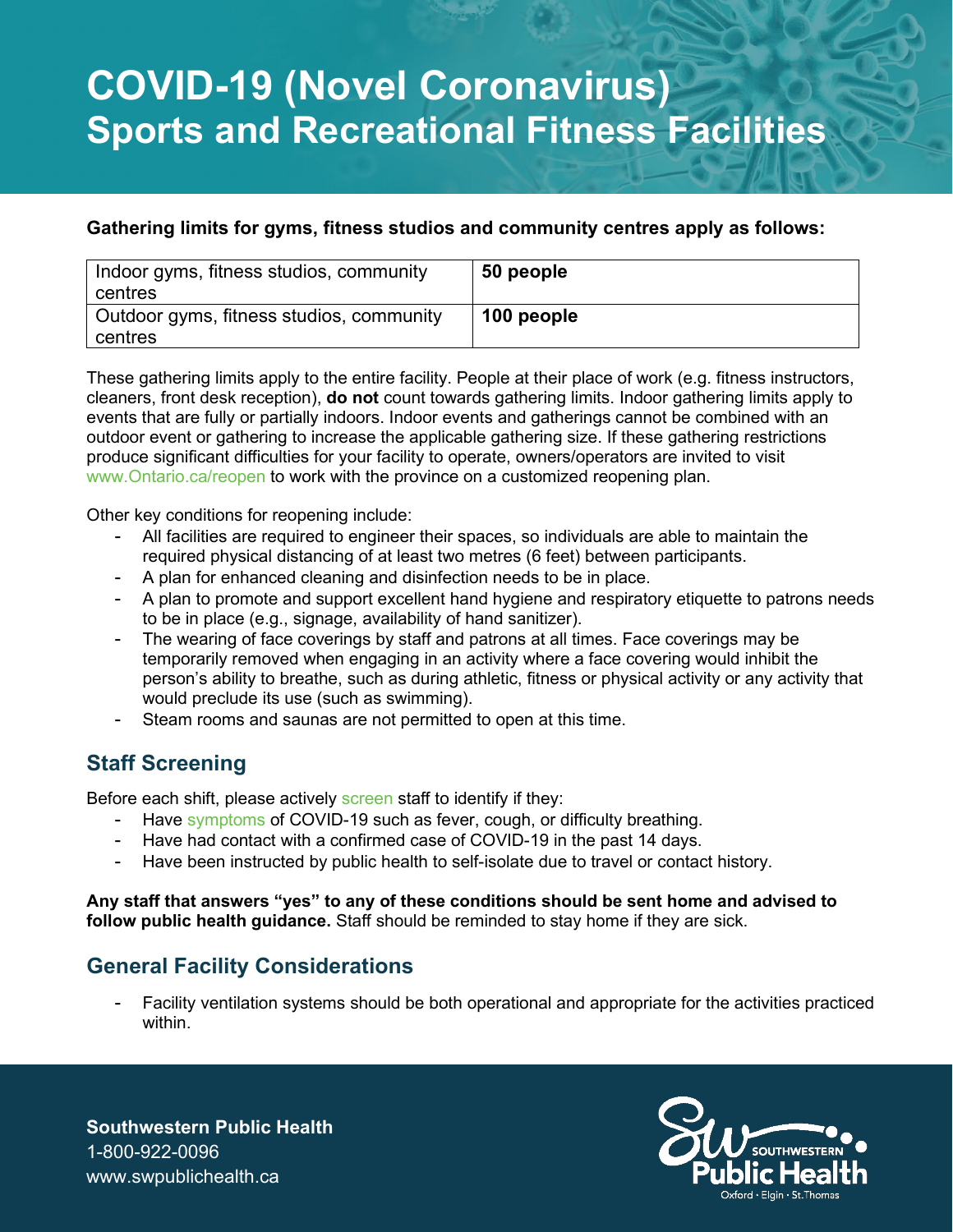- Support healthy indoor air quality by:
	- $\circ$  Maintaining appropriate humidity levels.<br> $\circ$  Limiting the use of overhead ceiling fans
	- Limiting the use of overhead ceiling fans or portable pedestal fans as much as possible. If fans are used, minimize air flow that directs current from one person directly toward another.
	- o Air filters used in ventilation systems should consider MERV-14 or High Efficiency Participate Air (HEPA) rated filters.
- Provide natural ventilation by opening windows and doors wherever possible to increase air flow.
- Remove communal items such as magazines and complimentary phone chargers.

### **Control Access**

- A staff member should always be present when the facility is open. If patrons have uncontrolled access, then it may not be possible to ensure that rules regarding physical distancing are followed and that disinfection of equipment between uses is occurring. Unrestricted access 24 hours a day without staff present should be suspended (if this is normally offered).
- Consider implementing a booking system to allow patrons to book specified time slots, with a limited number of patrons at each time. Allow adequate time between time slots to ensure that proper cleaning and disinfection can occur and to reduce crowding at check-in.
- Encourage patrons to use the [COVID19 Online Self-Assessment Tool](https://covid19checkup.ca/) or screening checklist before every visit to the facility and/or set up screening stations away from the entrance to avoid crowding.
- Manage customer entry points by placing tape markers or cones every two metres (6 feet) to provide patrons with a visible queue that encourages physical distancing.
- Consider keeping a log of the names and phone numbers for all customers with a check-in time so they can be traced later if necessary. This is **not** a requirement, only a strong recommendation.

### **Group Fitness Classes**

- The total number of people permitted in classes or organized activities at any one time is limited to the number of people that can maintain physical distancing of at least two metres or six feet (and cannot exceed the indoor gathering limit of 50 people or the outdoor limit of 100).
- Assigned spaces are strongly recommended for organized fitness classes (e.g. by marking circles on the floor to designate where each person should exercise).
- For high-intensity class (e.g. Zumba®, Spin®/cycle class, hot yoga, boot camp)
	- $\circ$  Reduce the overall number of participants in classes to ensure that a minimum distance of 3 metres (10 feet) is maintained in all directions of each participant.
	- $\circ$  Increase physical distance, or install physical barriers, between the instructor and participants.

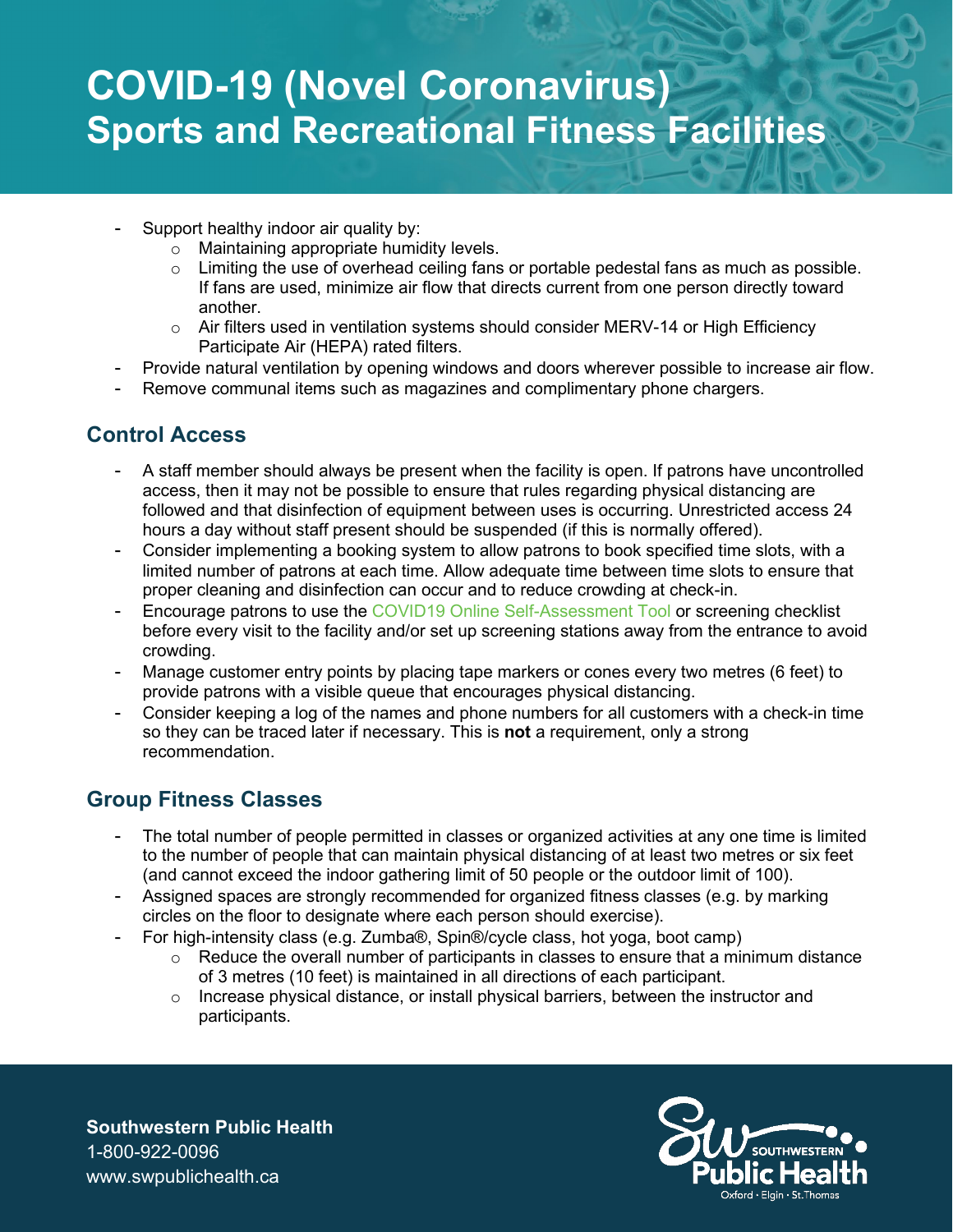- $\circ$  Participants should be encouraged to bring their own equipment. If this is not possible, equipment provided should be thoroughly cleaned and disinfected between uses. Ensure that adequate time is allowed for proper cleaning and disinfection.
- $\circ$  Instructors should be assigned and wear microphones to reduce the need for shouting. Participants singing along to the music or shout back at the instructor should be discouraged.
- $\circ$  Consider creating cohorts of classmates by assigning specific times for the same participants to partake in classes.
- o Reduce opportunities for classmates to gather before and after a class within the facility.
- $\circ$  Ensure group fitness classrooms are well ventilated (e.g. open windows if possible).
- Low intensity fitness classes (e.g. Yoga, Pilates)
	- o Participants should be encouraged to bring their own equipment.
	- o Shared equipment should be cleaned and sanitized between users.
	- $\circ$  Where fitness activities involve participants in close proximity to the floor, the floor should be cleaned thoroughly between each class.
	- $\circ$  Participants should maintain 2 metres (6 feet) distance between each other at all times.

### **Weight Rooms and Exercise Machines**

- The total number of people permitted in areas containing weights or exercise machines is limited to the number of people that can maintain physical distancing of at least two metres (6 feet) and cannot exceed the indoor gathering limit of 50 people.
- Consider using markers on the floor to define designated areas and manage flow of participants.
- Provide patrons with either disinfectant wipes or disinfectant in a spray bottle and paper towels for disinfecting equipment and surfaces.
	- $\circ$  Disinfectants for patrons should be conveniently located. Patrons should be required to wipe down the equipment before and after use. Discontinue use of re-usable towels and cloths.
	- $\circ$  Consider increasing frequency of cleaning and disinfecting of equipment by staff.
- Where possible, increase the space between cardio machines to achieve adequate distancing between users
	- $\circ$  Note: If it is not possible to space cardio machines far enough apart, other measures should be considered, such as only allowing patrons to use every other machine (i.e. not allowing two machines next to each other to be used at the same time) or creating physical barriers between machines.
	- $\circ$  Consider greater distances (3 metres or 10 feet) between aerobic fitness equipment where high exertion is common (e.g., treadmills, rowing machines, stationary bikes).

#### **Signage**

Post a [sign](http://www.health.gov.on.ca/en/pro/programs/publichealth/coronavirus/docs/2019_signs_EN_visitors.pdf) at the entrance reminding customers who are sick to delay their visit.

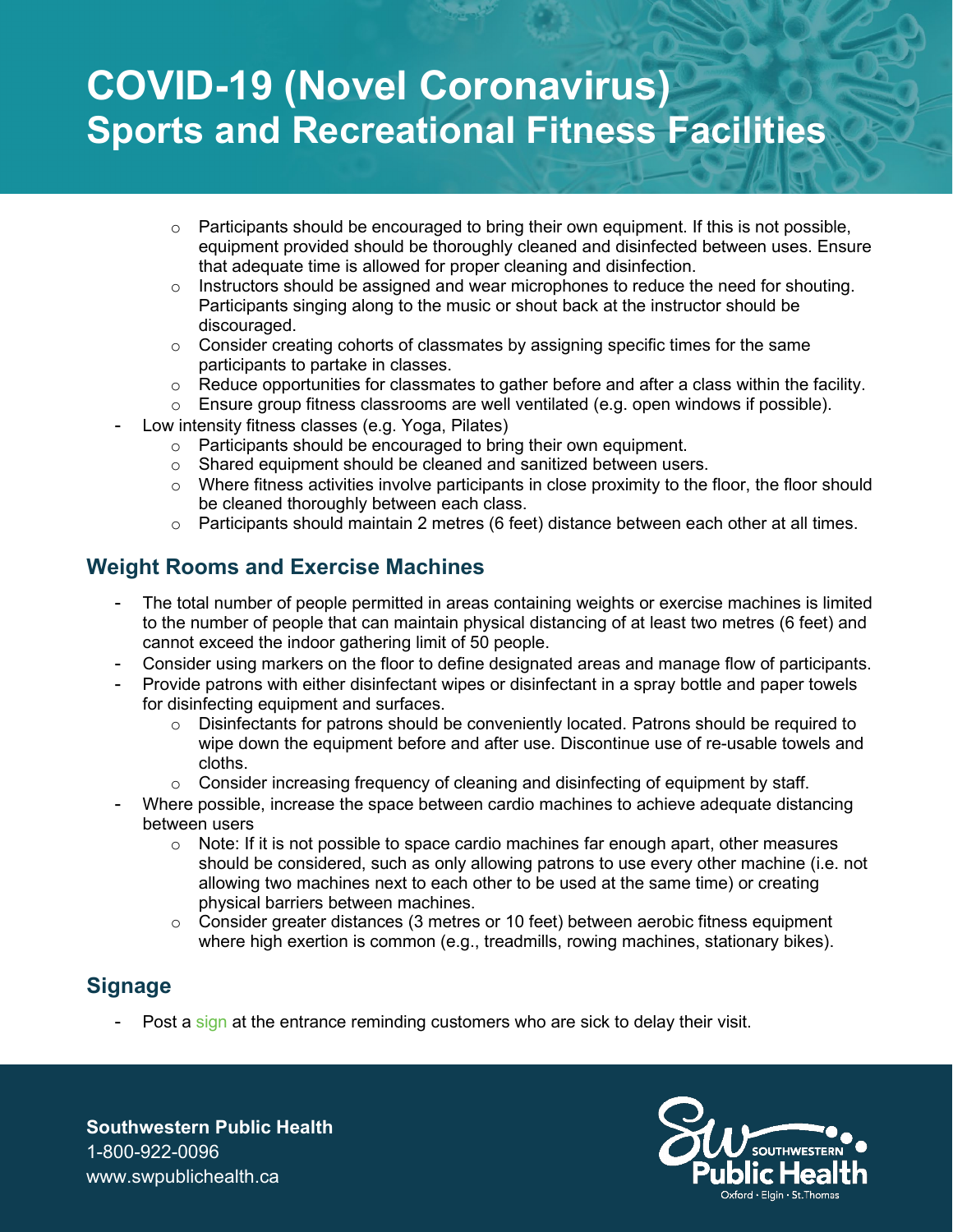- Post [signage](https://www.swpublichealth.ca/sites/default/files/workplace_toolkit_-_entrance_signage.pdf) at the entrance indicating that all persons entering or remaining inside an enclosed public space must wear a face covering.
- Post signs throughout the facility to make patrons aware of the physical distancing requirements, enhanced sanitation procedures (including reminders for members to wipe equipment before and after each use), and any other instructions and limitations, as applicable. Sample posters are found in the additional resources below.
- Consider use of directional arrows to indicate flow and/or setting up tape or ropes to organize potential line ups, respecting physical distancing.

### **Enhanced Cleaning and Disinfection**

- Enhanced [Cleaning and Disinfection](https://www.publichealthontario.ca/-/media/documents/ncov/factsheet-covid-19-environmental-cleaning.pdf?la=en) is critical to reducing the risk of COVID-19 transmission.
- It is important to first clean, then disinfect surfaces.
- Clean and sanitize high-touch surfaces frequently (door handles, countertops).  $\circ$  Wipe down debit machine between customers with a disinfectant/sanitizer
- Whenever possible, use contactless forms of payment and check-in.
- Provide alcohol-based hand sanitizer (70-90% alcohol concentration) or handwashing stations at entry and exit points and throughout the facility and encourage their use.
- Most regular household cleaning products are effective at eliminating the virus. Cleaning and disinfectant products should have an 8-digit Drug Identification Number (DIN) to confirm
- it is approved for use in Canada. Check the expiry dates of products and always follow the manufacturer's instructions.
- Cleaning/disinfection wipes should only be used for surfaces, and according to the manufacturer's instructions. Alternatively, chlorine bleach solutions may be used for disinfection. Prepare fresh [bleach solution](https://www.swpublichealth.ca/sites/default/files/mising_of_chlorine_bleach_solution_2020.pdf) daily.
- Educate staff on proper use of cleaning agents and disinfectants, including required disinfectant contact times (amount of time that the product will need to remain wet on a surface to achieve disinfection). Understand safety precautions and requirement for use of mask and gloves

### **Gym Facilities**

- Washrooms, locker rooms, change rooms and showers
	- $\circ$  Encourage patrons to arrive at the gym or fitness centre in workout clothes and to avoid using locker rooms on site.
	- $\circ$  When locker rooms are used, a disinfectant spray or wipes should be available for patrons to disinfect locker contact surfaces before and after use.
	- ⊙ Clean and disinfect [washrooms,](https://www.swpublichealth.ca/sites/default/files/covid19_gudiance_for_public_washrooms.pdf) locker rooms, change rooms and showers frequently.<br>○ Set capacity limits for locker rooms and adiust lockers to support physical distancing.
	- o Set capacity limits for locker rooms and adjust lockers to support physical distancing.<br>○ Remove self-serve and common-use items such as hair dryers.
	- $\circ$  Remove self-serve and common-use items such as hair dryers.<br>  $\circ$  Ensure washrooms are always stocked with liquid soap and pape
	- Ensure washrooms are always stocked with liquid soap and paper towel. Antibacterial soap is not required to prevent the spread of COVID-19.

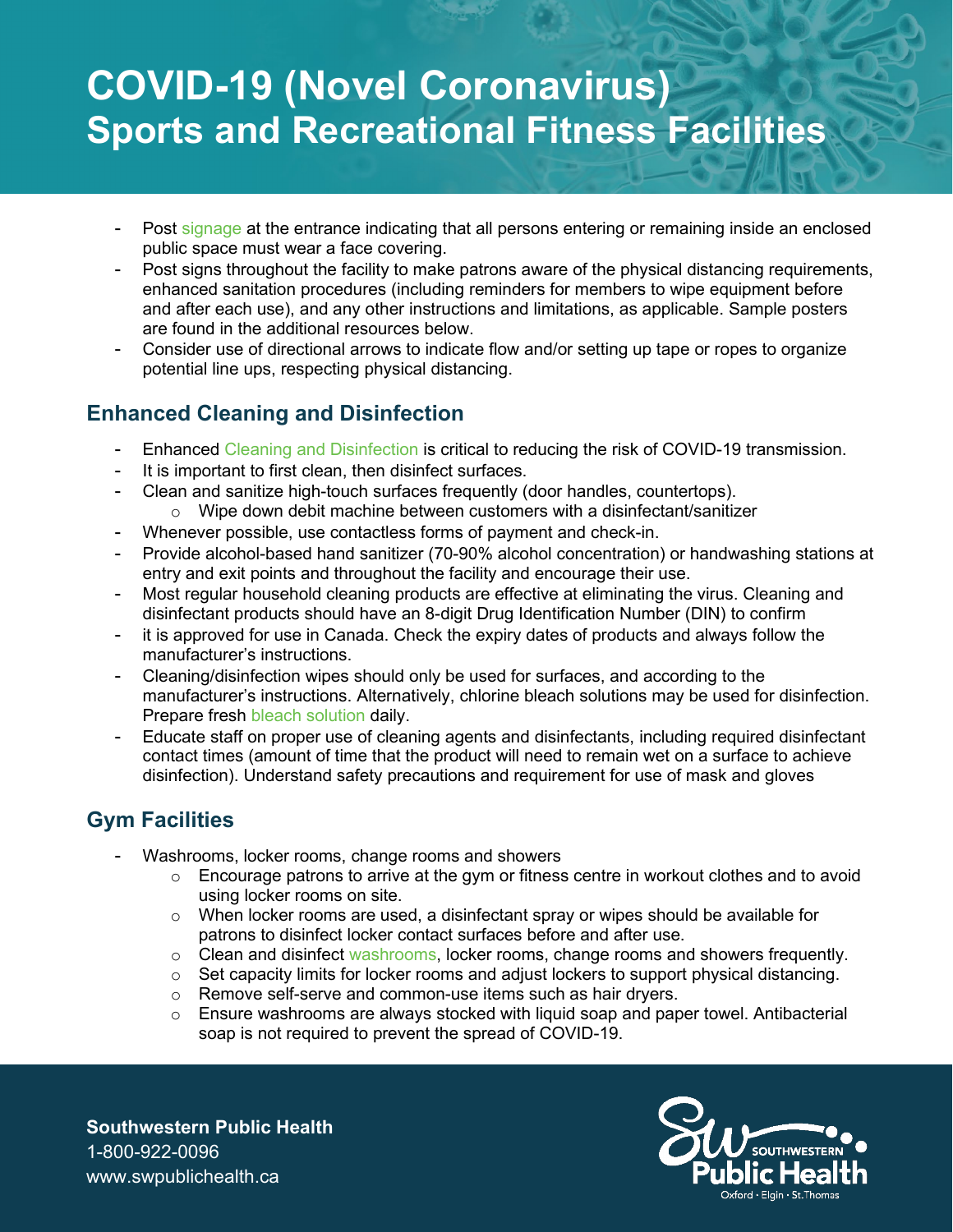- Encourage physical distancing and discourage congregating
	- $\circ$  Patrons should be encouraged to conduct their workout and exit the facility without unnecessary delay. Equipment should not be shared or used simultaneously (e.g. working in sets).
- Drinking fountains and water bottle filling stations
	- $\circ$  Ensure frequent cleaning and disinfecting according to manufacturer's recommendations.
	- o Place signage at water fountains advising users to:
		- Avoid placing their mouth on the spout of the fountain or allowing their water bottle to come into contact with the nozzle.
		- Wash hands with soap and water or use an alcohol-based hand sanitizer (70- 90% alcohol concentration) if the fountain requires touching of buttons or levers.
	- $\circ$  If possible, recommend patrons bring their own water supply to reduce amount of use fountains receive.

### **Guidance on Food and Beverages**

- Premises which provide or sell food must operate in compliance with the Food Premises Regulation.
- Thoroughly clean and disinfect the premises before opening
	- o Wash, rinse and sanitize all food contact surfaces
	- $\circ$  Clean and disinfect all non-food contact surfaces, including high touch areas, such as, door handles and equipment knobs
	- $\circ$  Clean and disinfect all high touch surfaces at least twice daily during operation
- Check the condition of all food and discard unfit products.
- Ensure all equipment is in good working condition.
- Ensure staff are trained on best practices to serve food and beverages.
	- o Train staff on the proper use of gloves and face masks.
	- $\circ$  Gloves are not required, but if used, must be changed between tasks and frequently, with handwashing between uses.
	- $\circ$  Encourage frequent handwashing using the correct technique and to avoid touching one's face with unwashed hands.
	- $\circ$  Practice safe respiratory etiquette (i.e. cough or sneeze into a bent elbow, and immediately wash your hands with soap and water).
- For more information on operating a restaurant please see [Guidance for Restaurant Re-](https://www.swpublichealth.ca/sites/default/files/covid19_gudiance_for_restaurants_reopening.pdf)[Opening.](https://www.swpublichealth.ca/sites/default/files/covid19_gudiance_for_restaurants_reopening.pdf)

### **Personal Protective Equipment (PPE)**

Staff must wear a face covering when in any enclosed public space. Staff must also wear a face covering when in enclosed employee spaces when physical distancing is not possible.